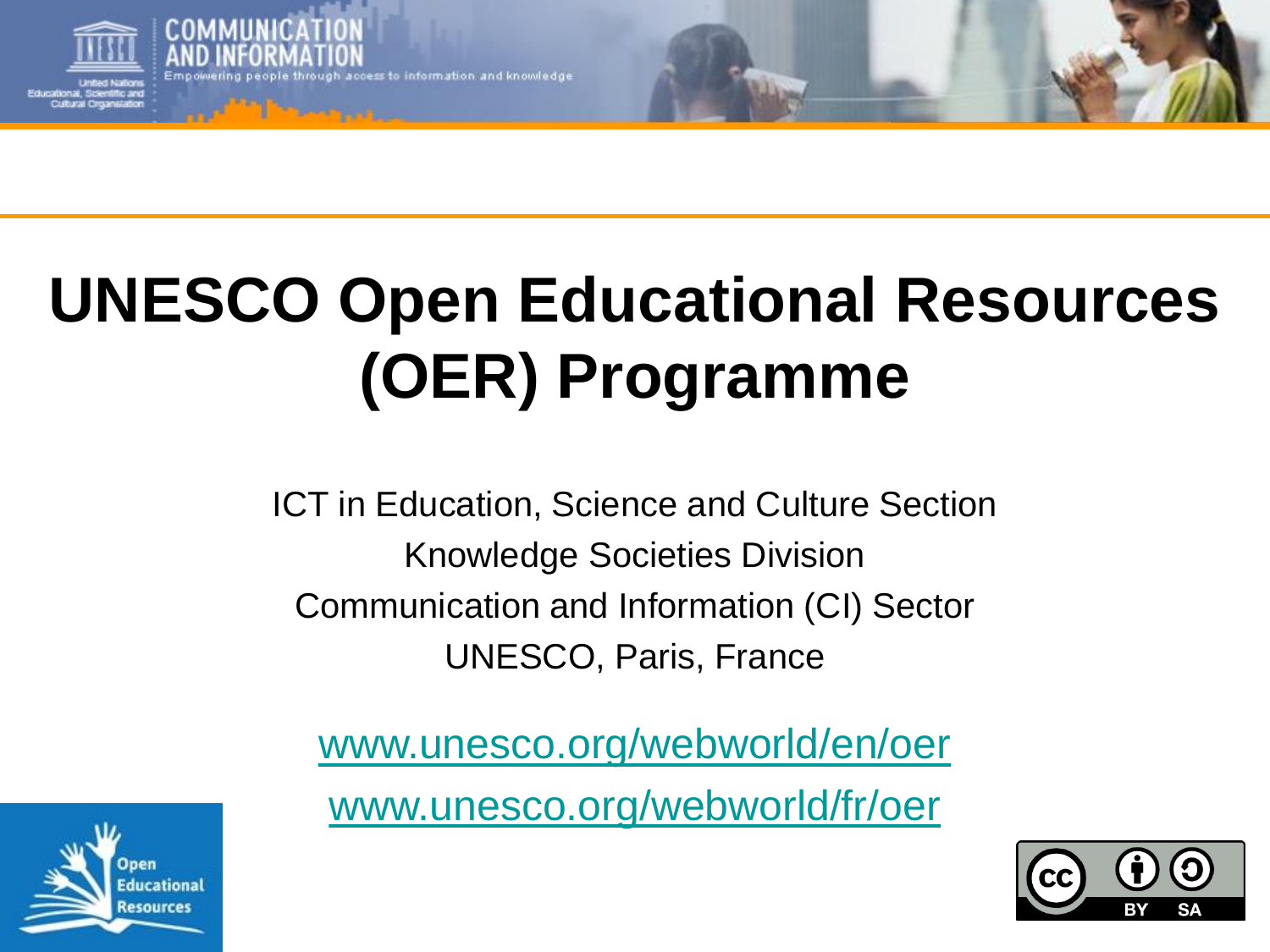

# What are *Open Educational Resources (OERs)*?

UNESCO defines Open Educational Resources as:

- Any type of learning materials (especially *eLearning* resources and tools)
- Released under an open intellectual property licence or in the public domain, *allowing free-of-cost and legal* 
	- *Reuse*
	- *Revision*
	- *Remixing*
		- *Redistribution (4 Rs by David Wiley)*



*"They are acts of generosity, sharing, and giving."*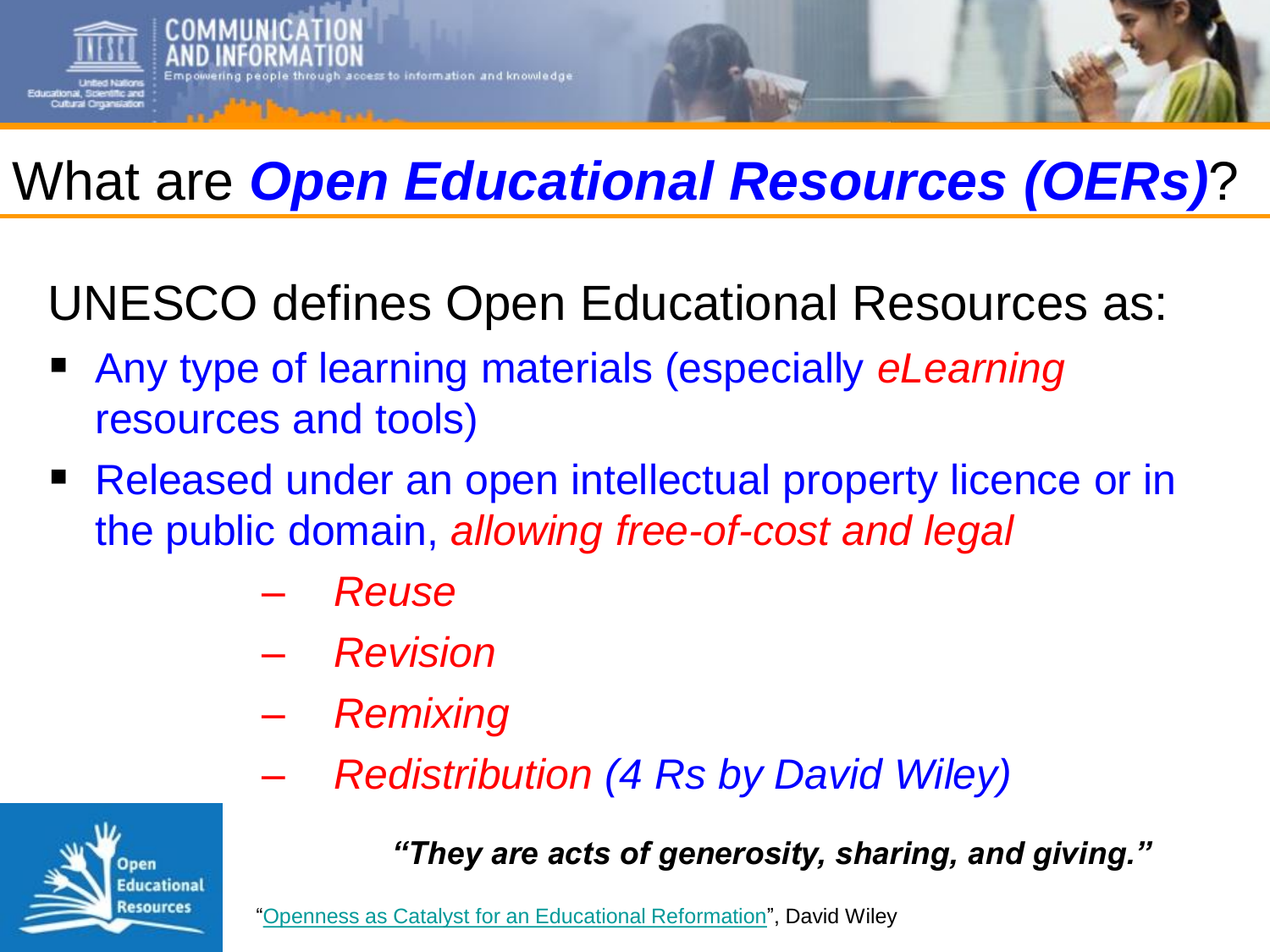

# What is the UNESCO OER Programme

- 1. Paris OER Declaration
- 2. OER Platform
- 3. OER Policy Guidelines
- 4 OER Community on the [WSIS Platform](http://www.wsis-community.org/)
- 5. OER Research Chairs: [Canada](https://unescochair.athabascau.ca/), [Netherlands,](http://oer.unescochair-ou.nl/) New Zealand, Brazil



- 6. Publications
- 7. Partnerships: Commonwealth of Learning (COL)
- 8. 2012 World OER Conference, Paris, June 2012
- 9. Large projects Hewlett OER Project (2013 2014)



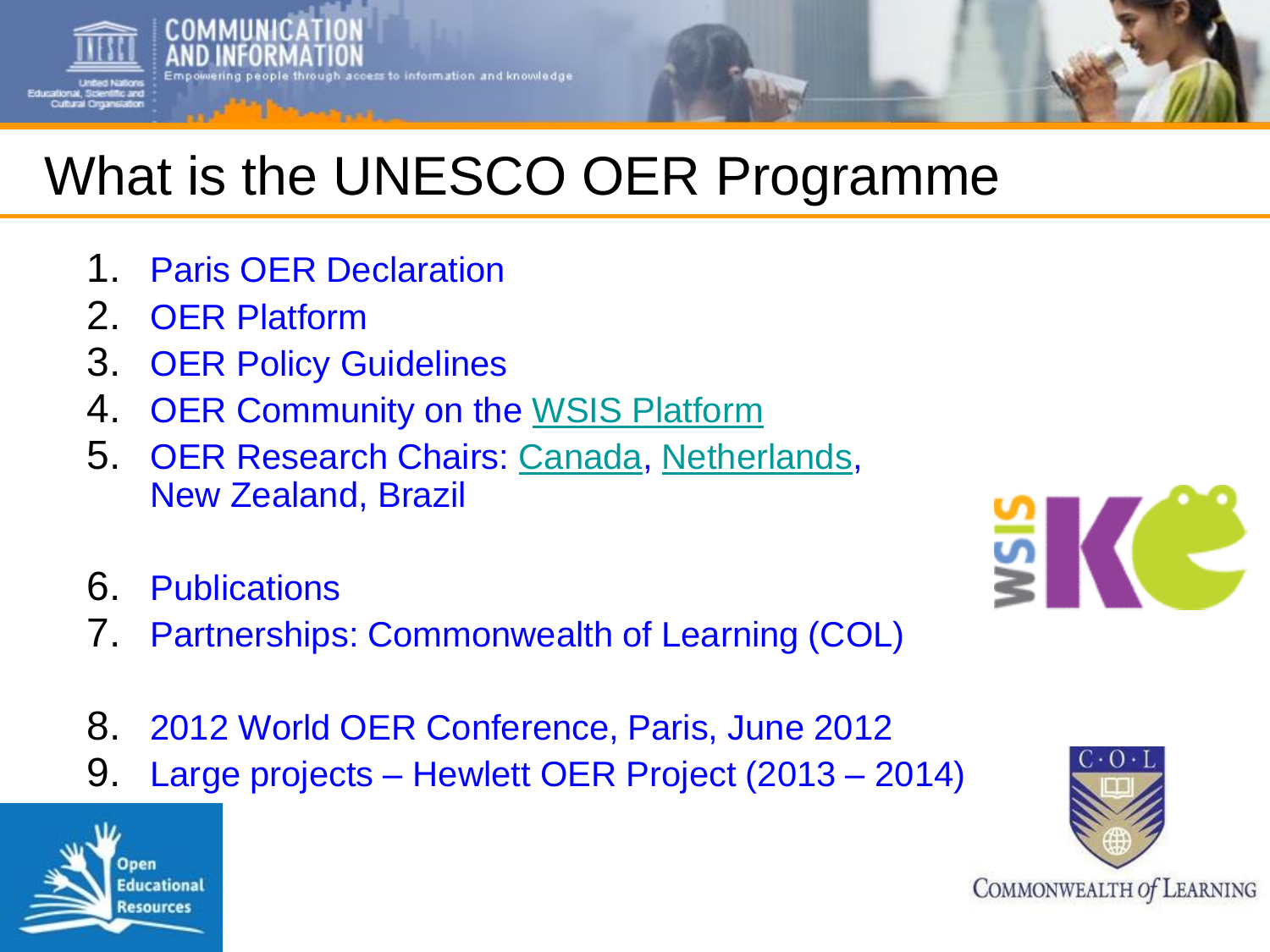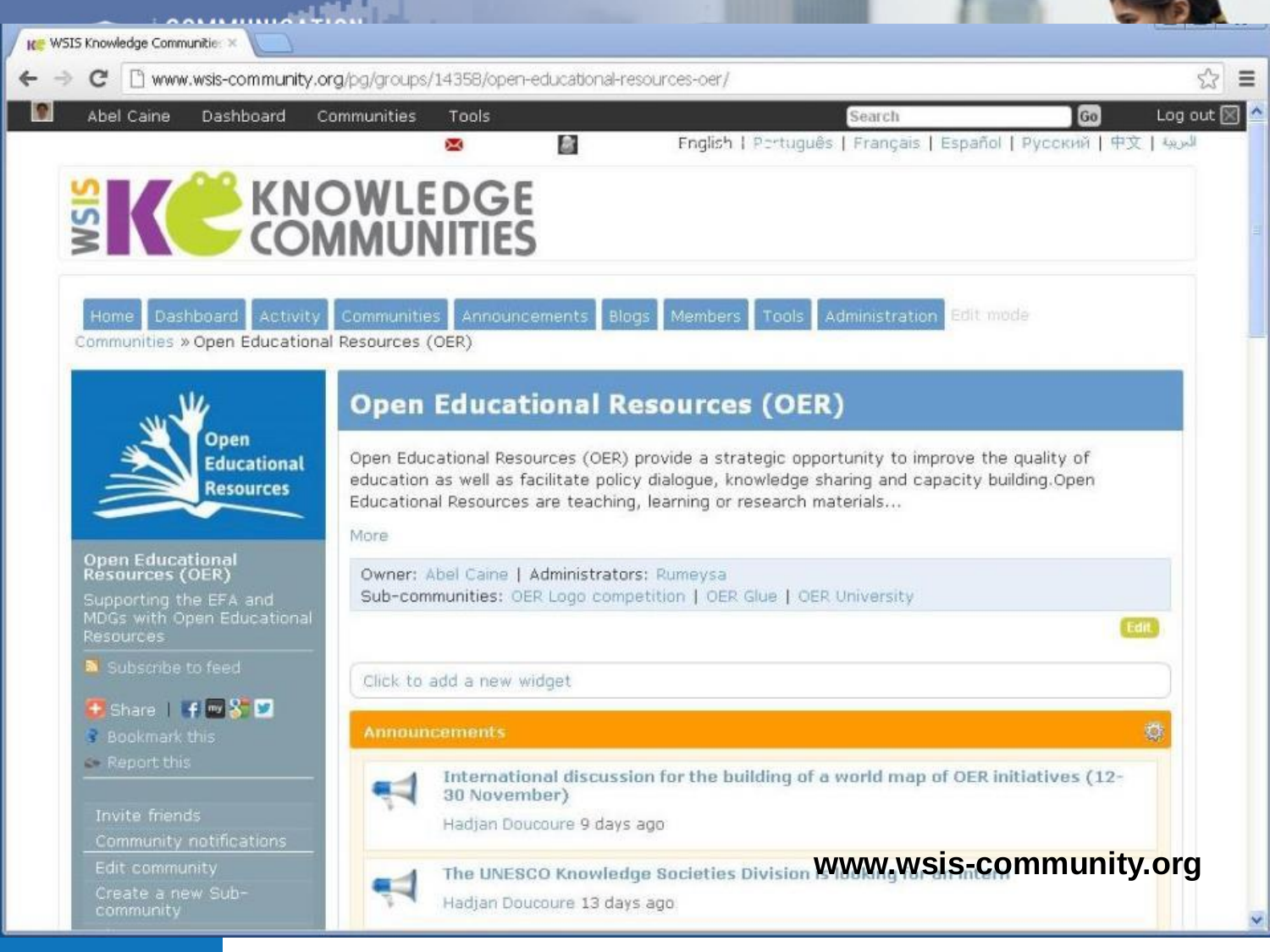

**COMMUNICAT** 

ing people through access to information and knowledge

# UNESCO OER Publications





**Open Educational Resources** 

**2013 German translations by UNESCO German National Commission**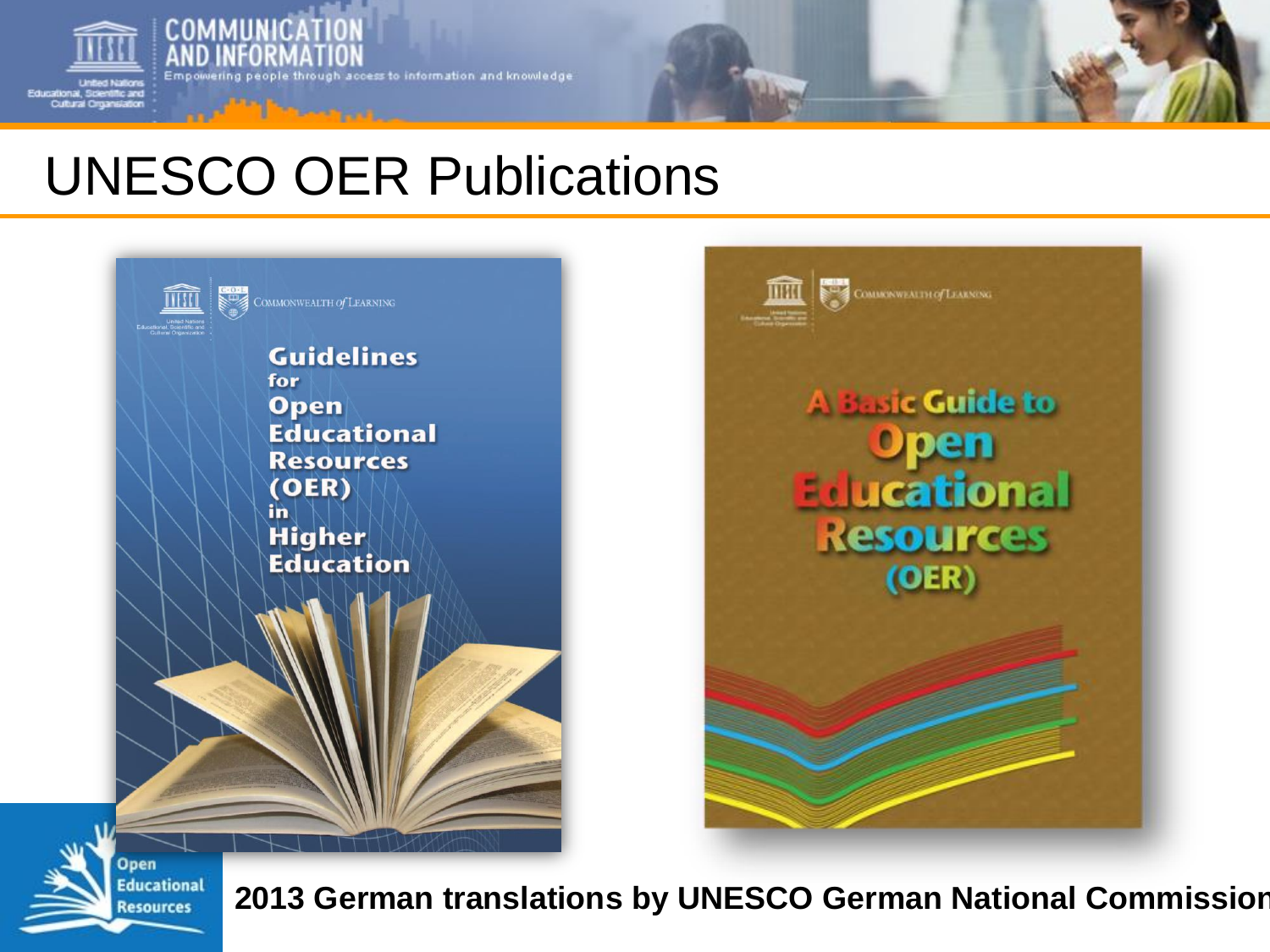

# The World OER Congress?

- $\blacksquare$  20 22 June, 2012
- **UNESCO HQ, Paris**

## **3 Objectives**

- Release the Paris OER Declaration
- **Showcase the world's best OER**
- Celebrate the 10th anniversary of 2002 UNESCO Forum
- 6 worldwide regional Forums
- 400+ representatives from: Governments, civil society, academia



### **[www.unesco.org/oercongress](http://www.unesco.org/oercongress)**

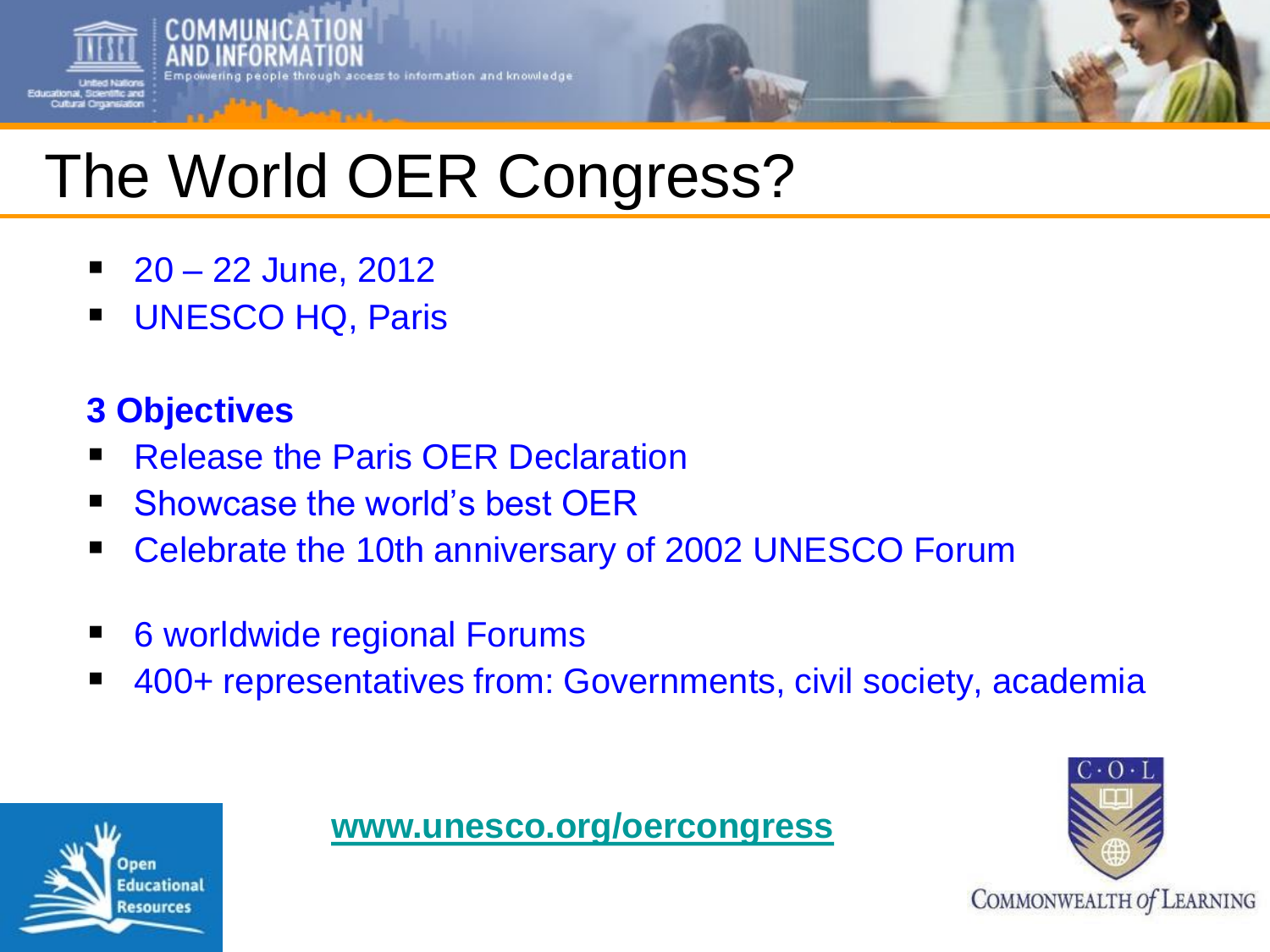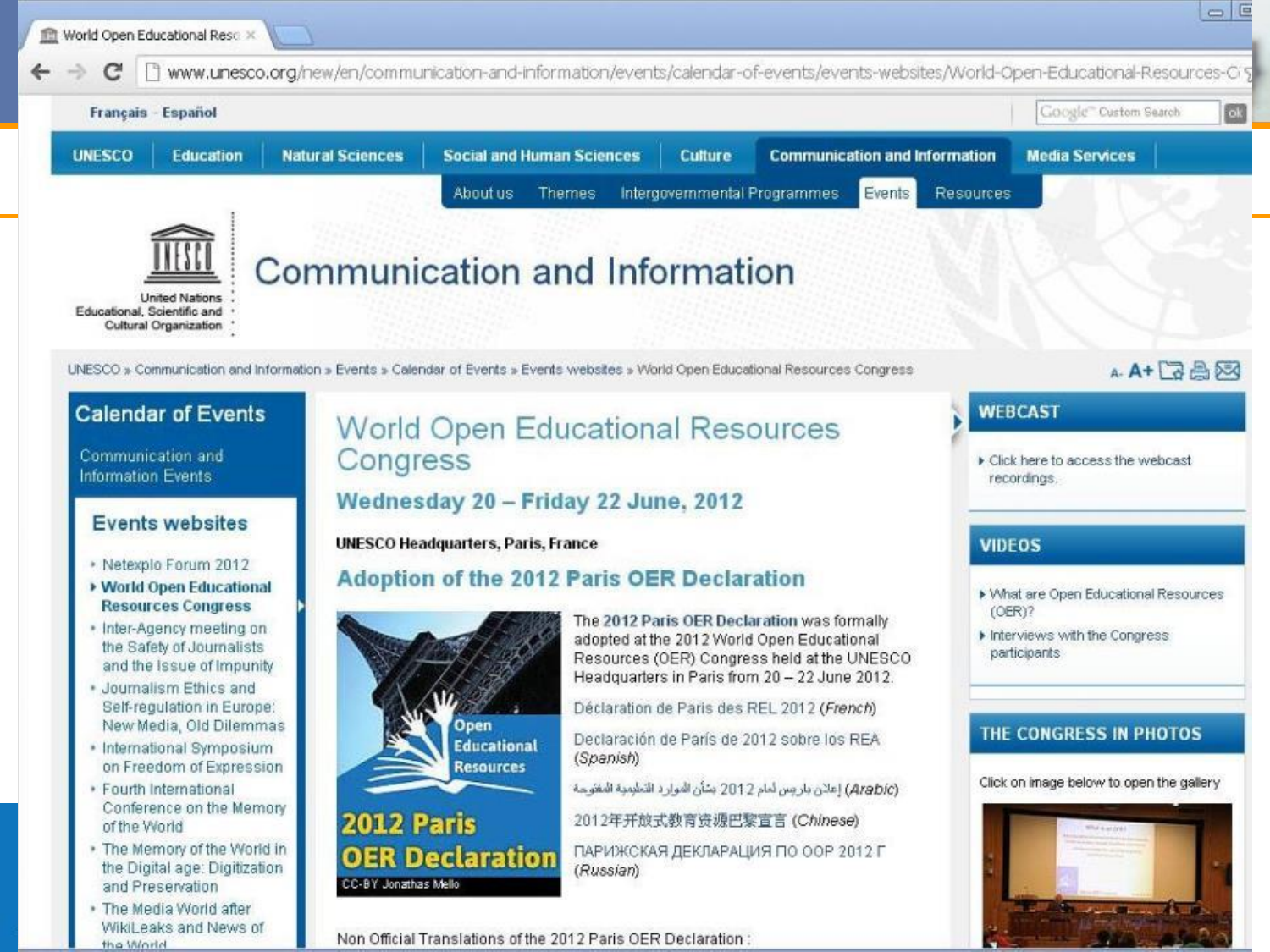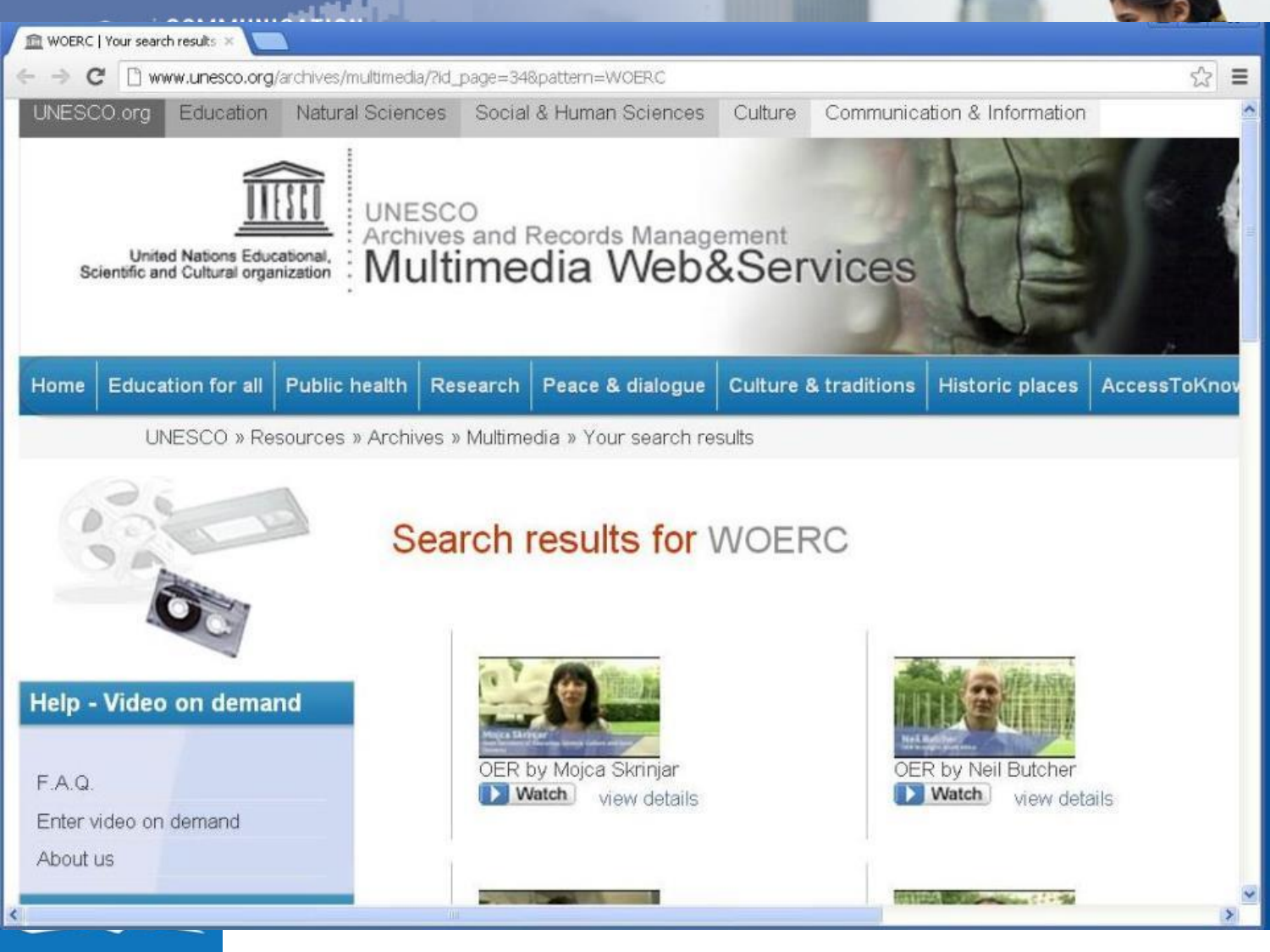#### 鬥 www.unesco.org/new/index.php?id=643958L=0  $\sim$

UNESCO » Communication and Information » Themes » Access to knowledge » Open educational resources

### A-A+BA网

#### **Access to knowledge**

Access for people with disabilities

#### **Archives**

Free and Open Source Software (FOSS)

Information literacy

Internet Governance

#### Libraries

Linguistic diversity and multilingualism on Internet

Open access to scientific *information* 

#### Open educational **resources**

Preservation of documentary heritage

### What is the Paris Declaration?



The 2012 Paris OER Declaration was formally adopted at the 2012 World Open Educational Resources (OER) Congress held at the UNESCO Headquarters in Paris from 20 - 22 June 2012.

Déclaration de Paris des REL 2012 (French)

Declaración de París de 2012 sobre los REA (Spanish)

(Arabic) إعلان باريس لعام 2012 بشأن الموارد التعليمية المفتوحة

2012年开放式教育资源巴黎宣言 (Chinese)

ПАРИЖСКАЯ ДЕКЛАРАЦИЯ ПО ООР 2012 **F** (Russian)

The Declaration marks a historic moment in the growing movement for Open Educational Resources and calls on governments worldwide to openly license publicly funded educational materials for public use.

Non Official Translations of the 2012 Paris OER Declaration:

- · Declaração REA De Paris em 2012 (Portuguese)
- Declaració de París de 2012 sobre els REO (Catalan)

#### **Accessible versions**

#### $>> HTML$

- Déclaration de Paris des REL 2012 (French)
- Declaración de París de 2012 sobre los REA (Spanish)
- (Arabic) إعلان باريس لعام 2012 بشأن الموارد التعليمية المفتوحة .
- 2012年开放式教育资源巴黎宣言 (Chinese)
- ПАРИЖСКАЯ ДЕКЛАРАЦИЯ ПО ООР 2012 Г (Russian)
- · Declaração REA De Paris em 2012 (Portuguese)

#### **Q&A ABOUT OER**

- ▶ What are Open Educational Resources (OERs)?
- ▶ Why should I care about OERs?
- ▶ What are some examples of OER projects?
- How has UNESCO supported OERs?
- ▶ What is the 2012 World Open Educational Resources Congress and what are its aims?
- Mhat is the Paris Declaration?
- How can I get involved?

#### **RELATED INFORMATION**

#### **PUBLICATIONS/DOCUMENTS**



- Guidelines on Open Educational Resources (OER) in Higher **Education**
- $More$

#### **PAGES**

- ▶ Global OER Logo
- $\triangleright$  Events

#### **WEBSITES**

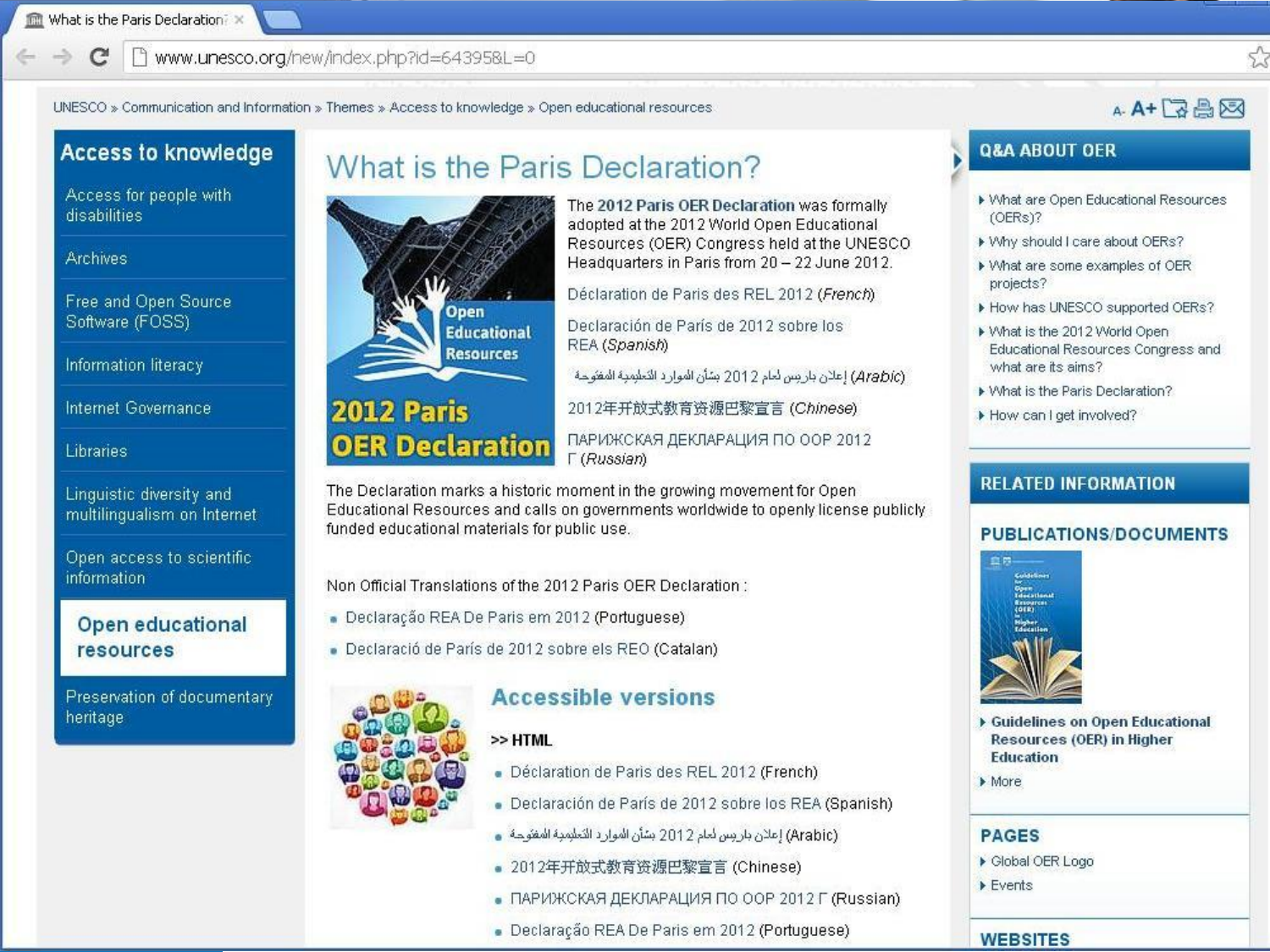# 10 Articles of the *Paris OER Declaration*

- a) Foster awareness and use of OER
- b) Facilitate enabling environments for use of ICT

cess to information and knowledge

- c) Reinforce the development of strategies and policies on OER.
- d) Promote the understanding and use of open licensing frameworks
- e) Support capacity building for the sustainable development of quality learning materials
- f) Foster strategic alliances for OER
- g) Encourage the development and adaptation of OER in a variety of languages and cultural contexts
- h) Encourage research on OER
- Facilitate finding, retrieving and sharing of OER



## **j) Encourage the open licensing of educational materials produced with public funds**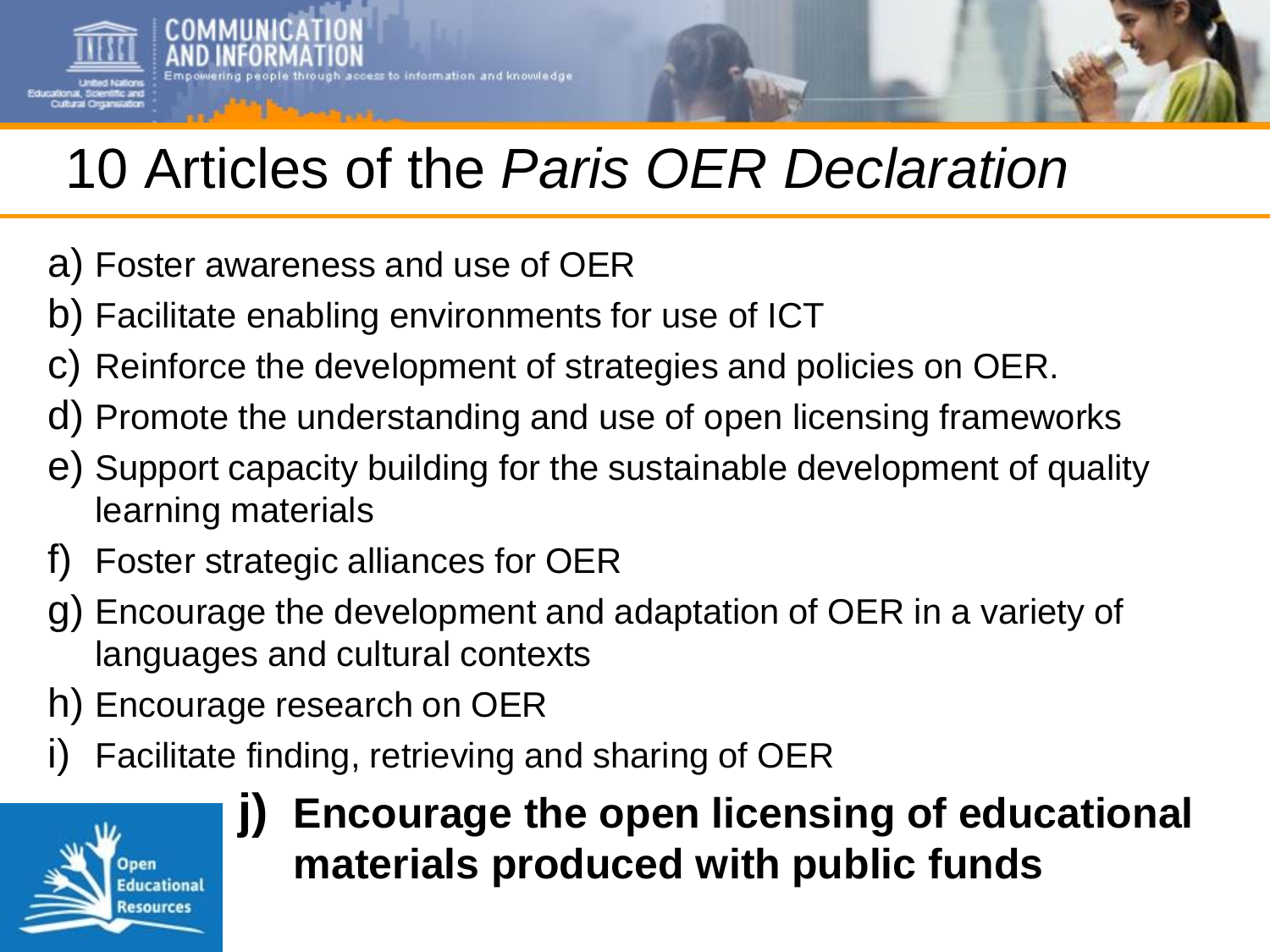

## **Hewlett Project: Supporting the** *Paris OER Declaration*

**Advocacy :** Awareness raising on the importance of OER

**Policy :** Support for national OER policies and strategies

**Teacher Training:** Capacity building to develop and use OER by supporting the effective use of ICT in Education

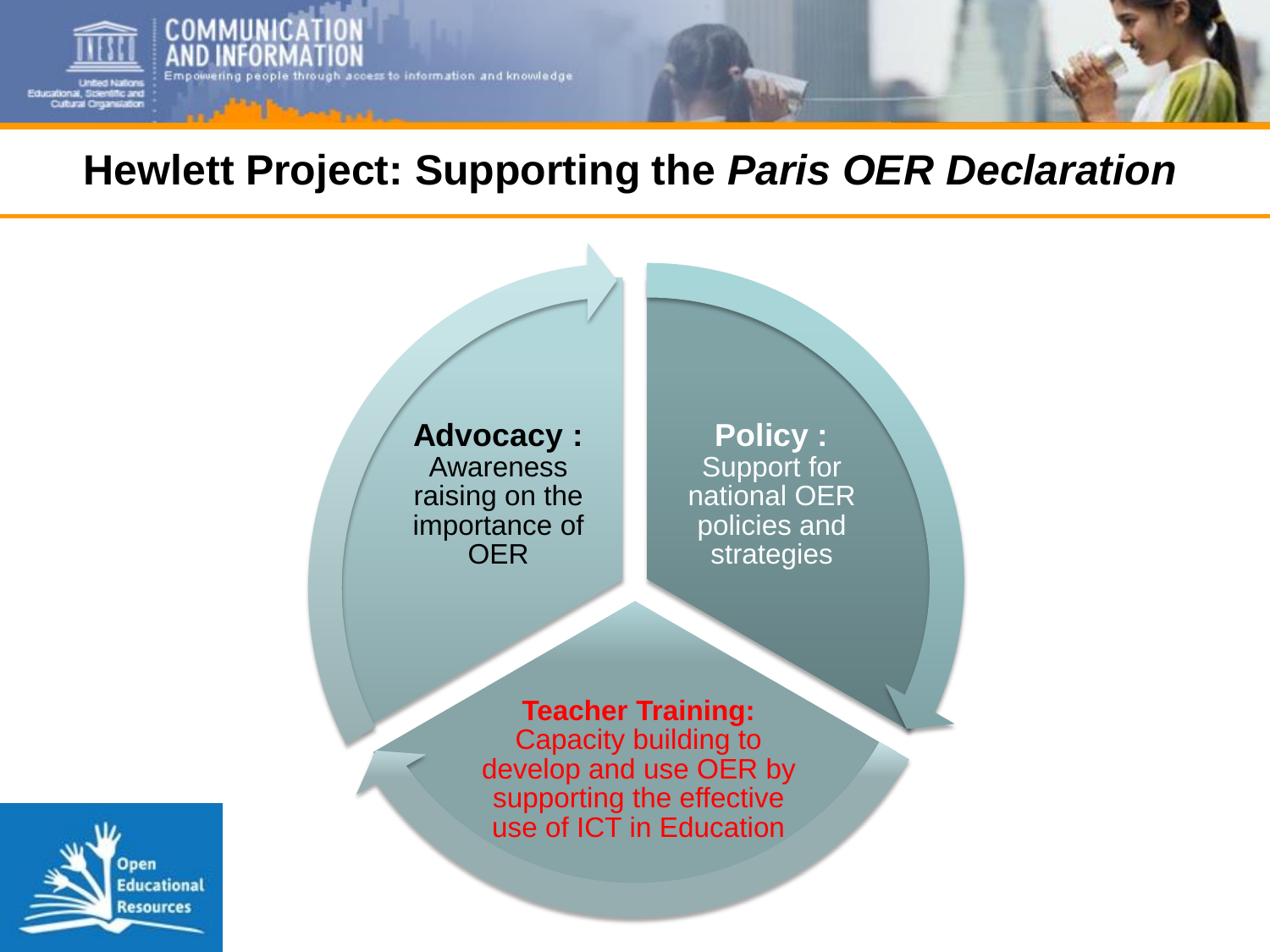

## **'The Paris OER Declaration Follow-up' Project**

**Time Frame:** *2013-2014*

**Educational** Resources

**Funding** : *William and Flora Hewlett Foundation*

**Target Countries**: *Indonesia, Kenya, Oman Bahrain, South Africa Senegal, Colombia Azerbaijan, Slovenia*nen